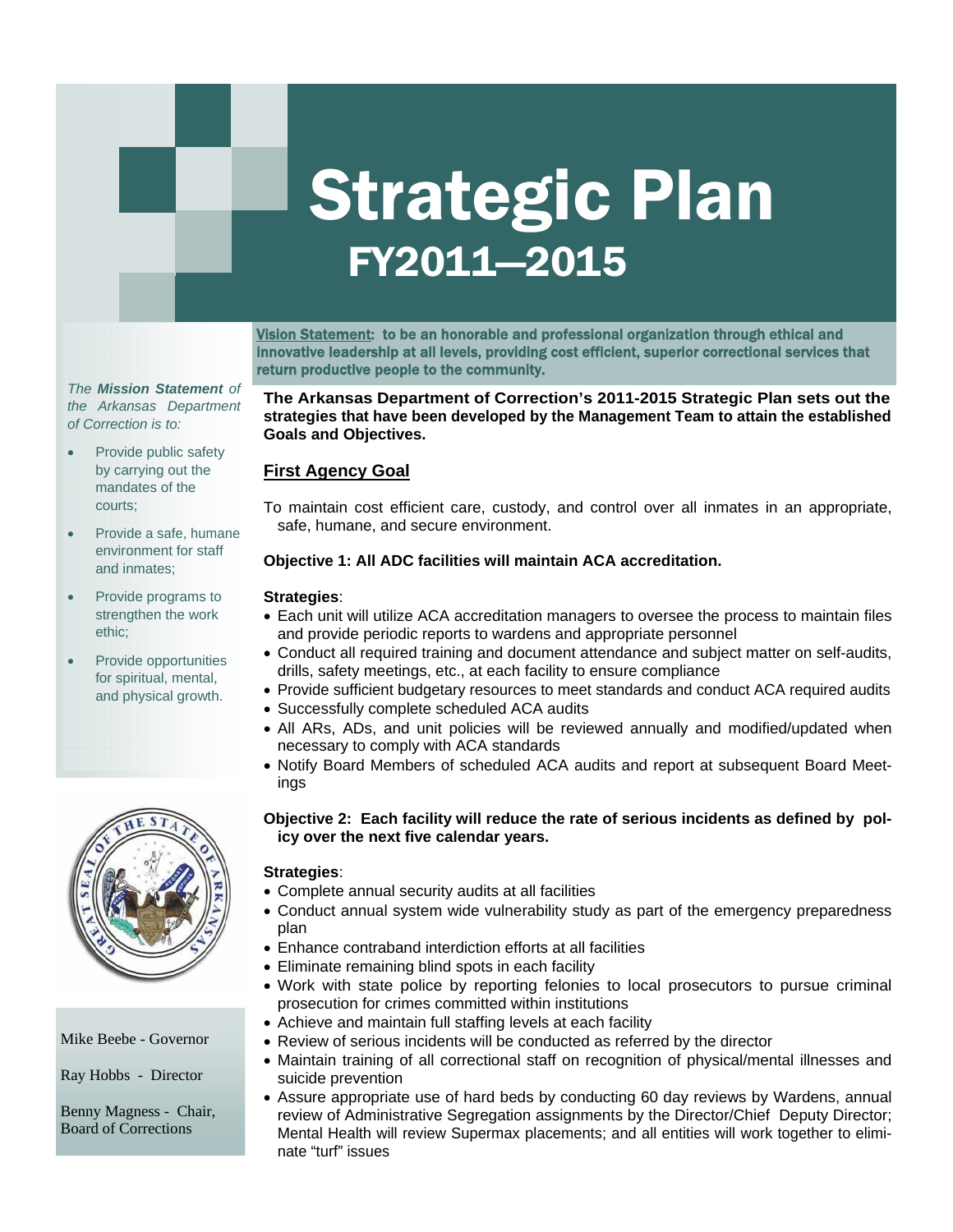# **First Agency Goal - Strategies (Contd.)**

- Review/Revise initial assignment policy to include mental health evaluations for appropriate placement
- Develop and maintain a digital archival system for maintaining videos of pertinent records and incidents
- Security task force will meet weekly to facilitate investigations and intelligence gathering—Internal Fusion Center
- Establish a Fusion Response Center with the objective of providing an integrated, multidiscipline, and operational/crisis response capability via the collection, analysis, and dissemination of information in a timely manner in order to prevent illegal activity

#### **Objective 3: The rate of Inmate grievances with merit will be reduced over the next five calendar years.**

#### **Strategies**:

- Facilities will emphasize the Informal Grievance process in unit management operations
- ADC training program will provide annual training for all staff, including health provider personnel and problem solvers, on reducing inmate grievances
- Inmate grievances, informal and formal, will be handled in an appropriate and timely manner
- Unit Grievance Officers will provide unit administration with a monthly report by shift/time, staff, location and topic of complaint
- Monitor and evaluate the effectiveness of the grievance process to reduce grievances
- Designate a grievance officer at each unit
- Wardens and designated staff will stand mainline

#### **Objective 4: Escapes From Secure Institutions Will be Zero (0).**

#### **Strategies:**

- Install and maintain lethal electrified fences at all appropriate medium/maximum facilities
- Enhance eOMIS to include a module incorporating biometrics for entrance and departure from ADC institutions
- Minimize escape risks through appropriate classification and assignment
- Continue to refine and improve the security audit process at each facility through the development and use of quality assurance tools and training
- • Develop and conduct appropriate emergency drills dealing with escape situations, e.g., emergency counts, searches, etc.
- Each facility will develop a plan to prevent complacency among security and non-security staff, including training on back to basics
- Pursue acquisition of technology to eliminate cell phones in institutions
- Staff, responsible for supervising inmates without security present, will attend BCOT

#### **Objective 5**: **Cost per day per inmate as calculated by ADC's standard methodology will not exceed the annual growth of the total consumer price index.**

#### **Strategies:**

- Pursue increases in warehouse and food storage space to take advantage of lower prices for bulk purchases
- Improve coordination to increase efficiency in overall ADC transportation and delivery systems
- Implement quarterly allotment systems for control of unit/section budget expenditures
- Budget saving incentives will be pursued
- Maintain 98% occupancy of the budgeted medical contract beds
- No more than 1% of ADC beds will be vacant daily



*"Escapes from secure institutions will be zero (0)"* 





*"Budget saving incentives will be pursued"*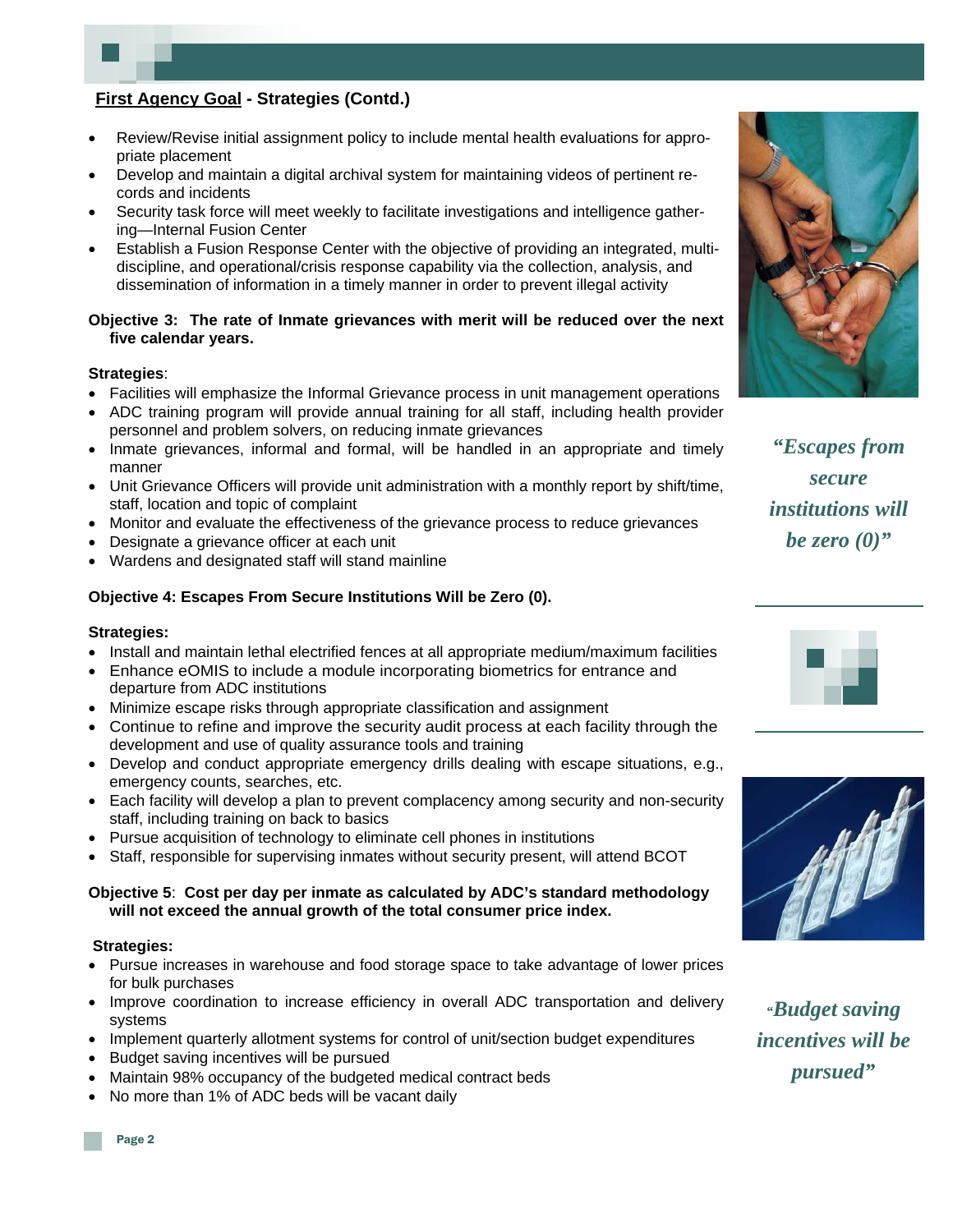# **First Agency Goal - Strategies (Contd.)**

- Establish a coordinating committee to work with DCC/Parole Board to facilitate the timely release of inmates at the earliest possible date and prepare a quarterly report on program non-completions for the Parole Board
- Assess all inmates at intake and facilitate placement in programs at the earliest possible date with priority placed on parole mandates
- Implement OHIO risk assessment tool to ensure appropriate program placement of inmates
- Implement video conferencing/telemedicine at units where it is most cost efficient
- Evaluate Health Care contract requirements on cost saving measures for upcoming bid
- Pursue Medicaid reimbursement for inmate hospital stays as allowable for inmates
- Operate a "common fare" kitchen
- Reduce medical costs by continuing the move toward providing a heart healthy diet and a heart healthy selection of snacks in the unit commissaries
- Develop a strategic energy plan pursuant to EO 09-07
- Reduce food transportation costs by exploring one source food purchase for drop shipments
- Provide fresh vegetables by maintaining and expanding satellite gardens where possible

#### **Objective 6: To provide and support an information technology framework to enable the agency to meet its mission.**

#### **Strategies**:

- A technology review committee will meet quarterly to analyze and evaluate new and emerging technology and make recommendations to the Management Team for commitment of resources for new technology that will improve efficiency and effectiveness of agency safety, security and overall business operations
- ADC's eOMIS is crucial to Institutional Operations, providing an institutional record of all inmates including computation of sentences and electronic health records and will be given priority IT support
- Priority efforts will be made to implement and utilize all components of eOMIS
- Ongoing and new technology enhancements should integrate with eOMIS if technically and operationally feasible
- A Help Desk will be maintained to provide immediate desktop support assistance for all users and a Work Ticket System will be maintained to log and address repair needs on a priority basis
- IT will assess all facilities, develop and implement a plan to upgrade the IT framework at ADC facilities as needed, to ensure efficient operability of all information and business systems applications
- Appropriate equipment and training will be provided to enable essential staff to use information systems effectively and efficiently
- ADC policies and use of information technology will adhere to OIT standards and best practices for information technology management
- All staff and contracted users of ADC desktop and notebook computers will conform with all applicable state standards and directives which allow them access to ADC information systems
- ADC will support and maintain an agency website that promotes the department, provides public access to information and services, and meets legislative requirements for access to information
- Plans for any new facility construction or major facility renovation will include assessing IT infrastructure needs and additional IT support staff, as appropriate



*"Backup of state inmates in county jails will be managed effectively"* 

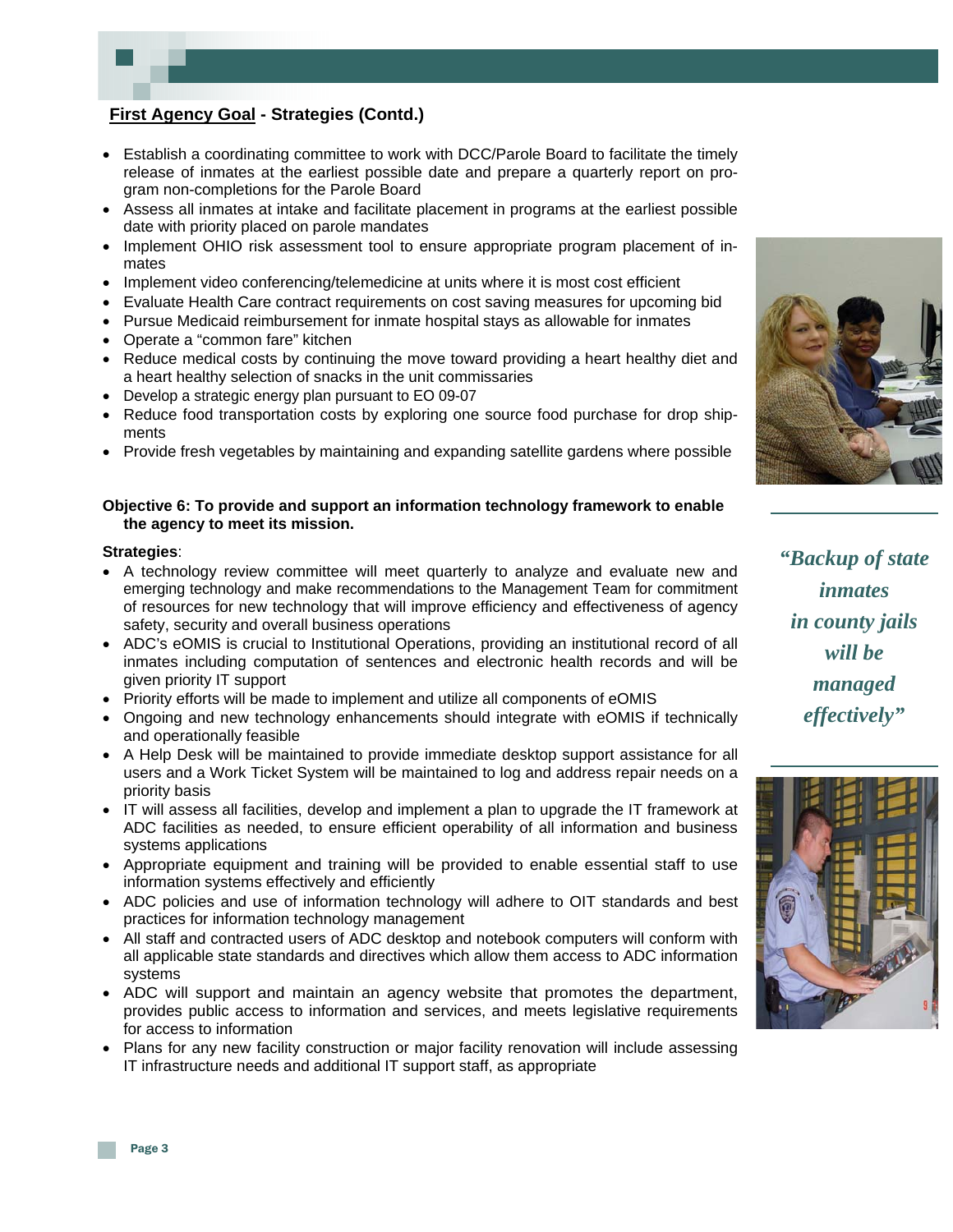

# **First Agency Goal - Strategies (Contd.)**

- ADC will make concerted efforts to attract and retain a sufficient number of technically qualified IT staff to fully support the many computer processing needs of the agency
- Maintain ADC policies on agency intranet
- Pursue digital archive

### **Second Agency Goal**

To provide appropriate facilities for inmates sentenced by the courts.

#### **Objective 1: Backup of state inmates in county jails will be managed effectively.**

#### **Strategies**:

- Research and Planning Section will provide monthly population growth projections to management for use in seeking additional bed space as needed
- The Construction Division, under direction of the ADC Management Team, will annually develop a plan for the construction of additional and appropriate, male/female, housing facilities at existing and/or future locations
- Management will assess population growth projections and will include requests for funding for additional beds and work/treatment program facilities during the biennial budget process
- Expand Intake and Diagnostic to meet requirements
- Support diversion of drug offenders to alternative treatment facilities
- Support transitional housing efforts to assist in release of inmates with no parole plan
- Provide support for Bed Space Committee established by Board of Corrections

#### **Objective 2: Construct a cost effective facility for housing of special needs inmates by end of calendar year 2011.**

#### **Strategies**:

- Use Construction Division resources to construct Special Needs Unit (SNU) utilizing inmate labor
- Secure operational funding for SNU to open beds upon completion of construction phases

#### **Objective 3: Review and fully implement requirements of the federal Prison Rape Elimination Act (PREA) including maintaining a policy of zero sexual assaults in the system.**

#### **Strategies**:

- Internal committee will meet on a regular and ongoing basis to provide guidance and policy recommendations to management for meeting the provisions of PREA
- Continue to seek funding (or federal grants) to upgrade facilities with state of the art camera/recording devices and vision panels on doors where applicable and to provide training to agency personnel
- Evaluate additional staff and equipment needs for conducting assessments/special investigations
- Ensure segregation of inmates with a history of sexual assault in prison
- Identify and track high-risk offenders and potential victims
- Provide confidential means for inmates to report incidents of sexual abuse allegations including an inmate telephone hot line monitored by the Internal Affairs Division



*"Review and fully implement requirements of the federal Prison Rape Elimination Act (PREA) including maintaining a policy of zero sexual assaults in the system"* 

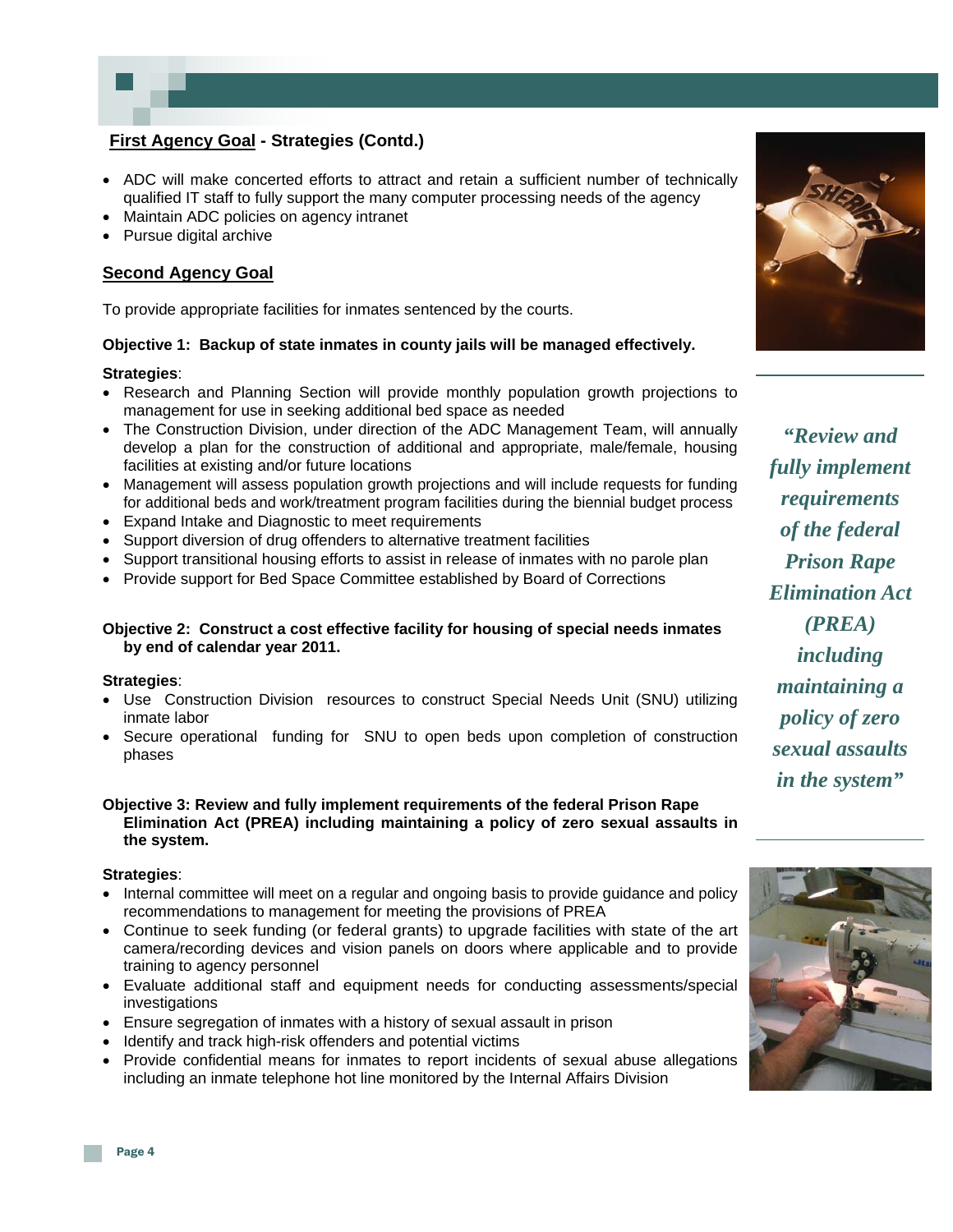# **Second Agency Goal - Strategies (Contd.)**

- Develop programs to educate inmates on sexual abuse prevention and reporting
- Coordinate with local law enforcement and prosecutors to obtain successful prosecution of sexual assaults in facilities
- Review and provide input on proposed PREA standards

**Objective 4: Seek funding for expansion and operation of McPherson Unit housing for female special needs population to include administrative segregation, special programs, and punitive isolation.** 

#### **Third Agency Goal**

To provide constructive correctional opportunities for inmates to successfully return to the community.

#### **Objective 1: Improve risk and needs assessment processes to identify appropriate work/treatment programs placement needs of inmates.**

#### **Strategies**:

- Establish an agency-wide plan of priority needs for consideration in work/treatment placement opportunities
- Classification Committee will evaluate inmates to identify existing work skills available to meet institutional needs
- Expand intake and lengthen assessment process to provide adequate time to conduct assessments
- Evaluate current placement policies for revisions necessary to facilitate appropriate placement
- Expand/Enhance training for intake and assessment personnel in determining appropriate inmate placement
- Continue the utilization of risk assessment tool in eOMIS for appropriate placement of inmates
- Continue utilization of needs assessment tool and integration as an eOMIS module
- Monitor parent unit assignments

#### **Objective 2: Provide pre-release opportunities that assist inmates in successfully re turning to the community.**

#### **Strategies**:

- Maintain ongoing evaluation of pre-release programming
- Expand existing pre-release programs to all major units for inmates based on needs assessment, including a mini program for those released from Administrative Segregation
- Continue contract with IFI for operation of a faith-based program at the Hawkins Center
- Cooperate with DCC to establish employment and housing opportunities for reintegration into the community
- Encourage Faith-Based and other community organizations to establish mentoring programs for newly released inmates

#### **Objective 3: Provide adequate treatment space/opportunities for inmates as identified by diagnostic needs assessment.**



*"Provide adequate treatment Space/ opportunities for inmates as identified by diagnostic needs assessment"* 

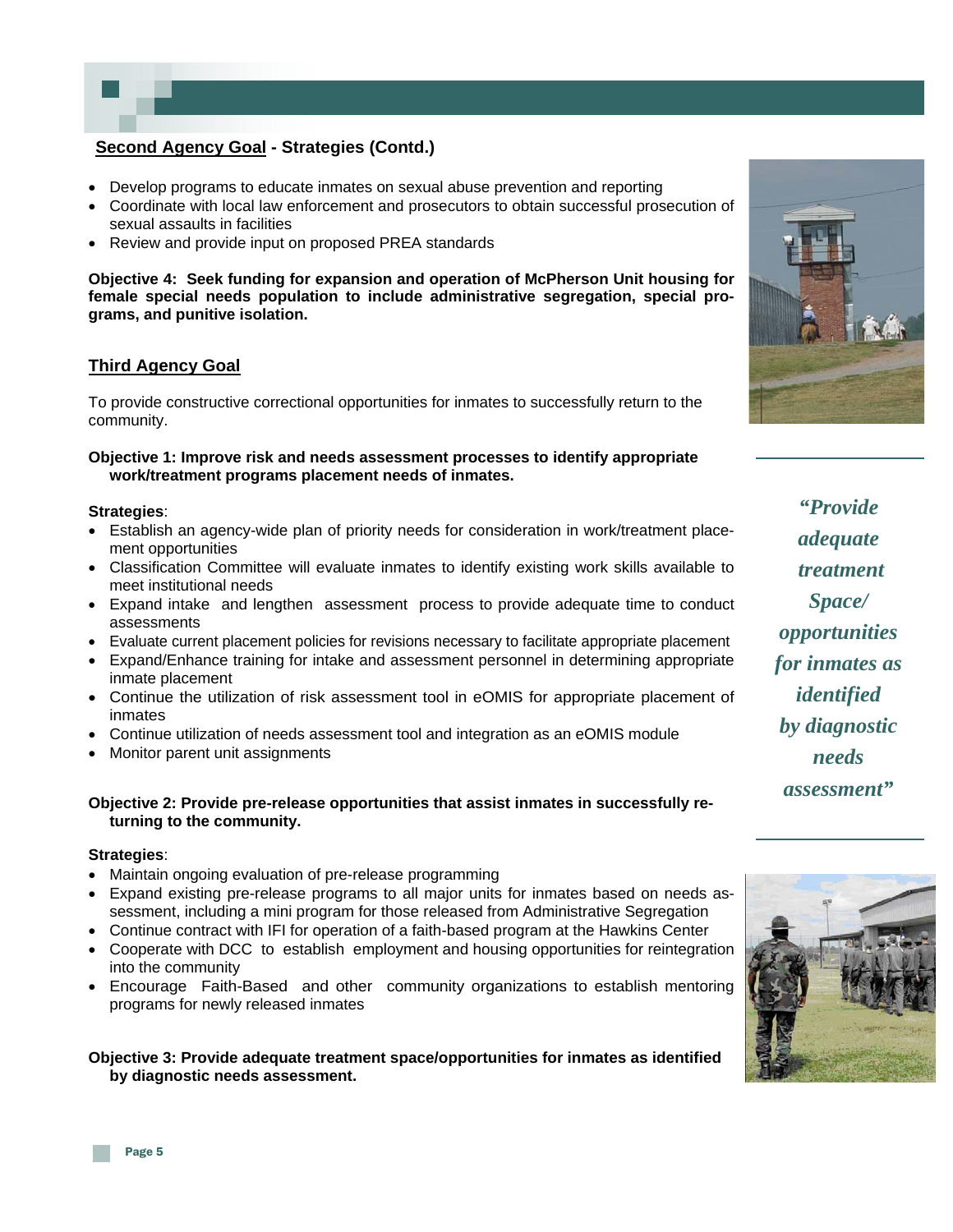# **Third Agency Goal - Strategies (Contd.)**

#### **Strategies**:

- Provide and continue available treatment space at facilities as needed
- Operate sufficient number of beds for RSVP program to admit referrals in a timely manner
- Cooperate with DCC to work with community providers to identify treatment/program opportunities available upon release in lieu of treatment within an institution

#### **Objective 4: Improve data collection processes within each work/treatment program to determine successful integration to the community.**

#### **Strategies**:

- Expand plans to conduct outcome evaluation processes for individual work and treatment programs .
- Conduct annual recidivism studies to include applicable evaluations
- Explore working with DCC, UALR, or other researchers to conduct assessments of inmates not returning to prison to determine programs that may contribute to a successful return to the community
- Identify enhancements in eOMIS to facilitate data collection and recidivism studies

#### **Objective 5: Work programs will focus on enhancement/development of inmate work ethics, skills, and opportunities for employment upon release.**

#### **Strategies**:

- All inmates will be assigned to meaningful work commensurate with their medical, mental, and security classification
- Establish certifications for skilled work programs Farm, Industry, Construction, etc.
- Expand Prison Industry Enhancement programs
- Expand Work Release opportunities when appropriate
- Coordinate with community workforce development agencies to identify skilled work program needs for vocational education
- Support expansion of WAGE program to all units
- Continue and expand job/resource fair programs at appropriate units

#### **Fourth Agency Goal**

To optimize inmate assignments in work programs.

**Objective 1: Inmates will be assigned to institutions according to needs of institutions and classification of inmates, with appropriate consideration given to needs assessments for program placement requirements.** 

#### **Strategies**:

- All Institutions, Farm Division, Industry Division, Construction Division, Warehouse Operations and Administrative Divisions will prepare an inmate staffing plan that will specify number of inmate assignments required at specific locations and specific skill requirements
- Evaluate agency needs for special skill inmates and assign inmates to appropriate Institutions
- Agency will establish a critical priority list for placement of trustee inmates
- Continue to evaluate and revise agency policies on inmate placement as may be necessary



*"Work programs will focus on enhancement/ development of inmate work ethics, skills, and opportunities for employment upon release"* 

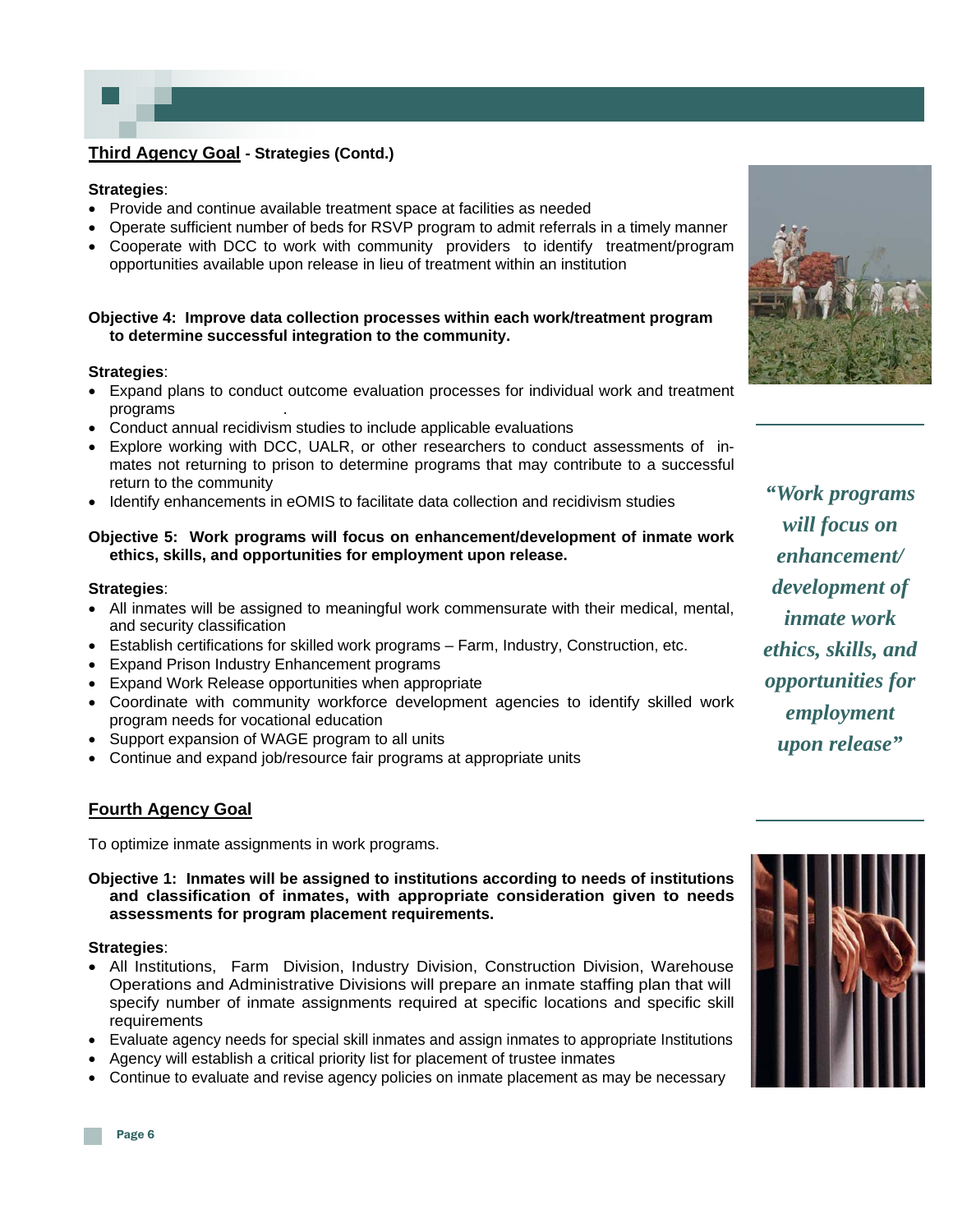# **Fourth Agency Goal - Strategies (Contd.)**

- Evaluate personnel and facility enhancements that would enable placement of higher security inmates in expanded work settings
- Explore RFID/Electronic Monitoring/other technology options for placement of higher risk inmates in work assignments

#### **Objective 2: Provide incentives for positive behavior in work settings.**

#### **Strategies:**

- Expand character-building programs for inmates to enhance the work ethic
- Providing opportunities for assignment to work programs for additional classification of inmates not currently eligible
- Seek funding to provide enhanced housing and opportunities for inmates employed in critical agency work assignments
- Provide training to staff on motivational interviewing, to improve interaction with inmates

#### **Fifth Agency Goal**

To attract and retain quality staff.

#### **Objective 1: Reduce annual turnover of correctional officers to 20% or below over the next five years.**

#### **Strategies**:

- Seek market level increases in salaries, benefits, and other incentives, to include MIPS, Career Service, educational incentives, sign on bonuses, transportation and cover the employee cost of Health Insurance and payment of all banked comp time as it is earned
- Increase career track opportunities to include Mentoring and Career planning program
- Develop incentives that would provide greater job satisfaction to include enhancement of job duties
- Implement Quality Management Team study on reducing stress of correctional staff
- Review past Quality Management Team recommendations involving recruitment and retention
- Improve screening of correctional personnel prior to employment
- Seek expanded onsite housing
- Continue a Correctional Officer Provisional Certification program
- Continue and enhance a Health and Safety Plan
- Implement an in-service training on stress

#### **Objective 2: To attract, recruit, and retain non-security and professional personnel.**

#### **Strategies:**

- Maintain agency authority through pay plan provisions for labor-market entry rates for positions where we demonstrate high turnover or difficulty in recruitment or where specialized knowledge is required
- Continue to evaluate the hiring process for specialized positions
- Provide resources for national recruitment for specialized positions
- Utilize existing professional staff to assist in agency recruitment and retention efforts
- Enhance educational opportunities for staff
- Continue internship programs for specialized/professional staff (internal/external)



*"To attract, recruit, and retain non-security and professional personnel"* 

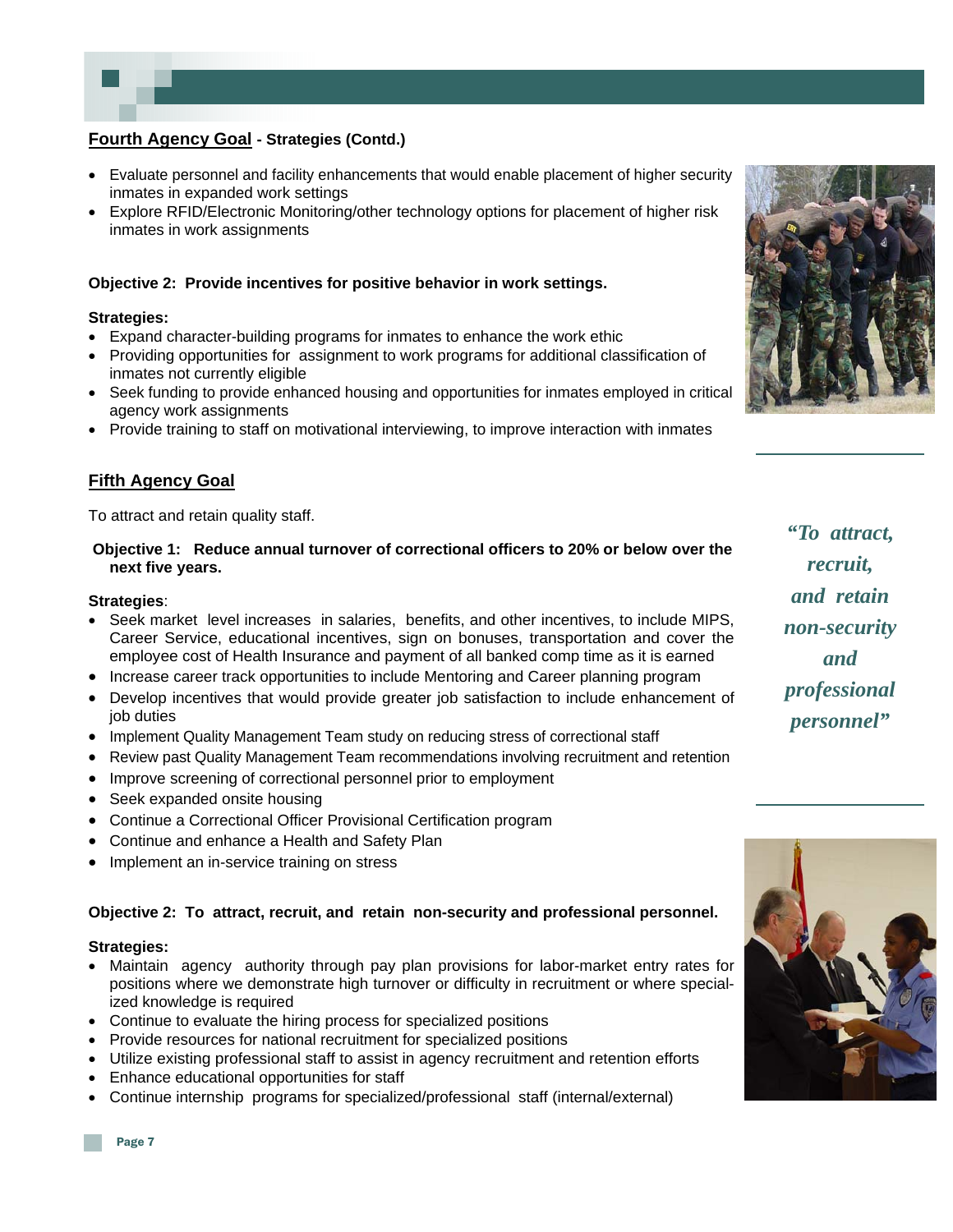# **Fifth Agency Goal - Strategies (Contd.)**

- Seek expanded onsite housing for professional staff
- Establish a Correctional Officer Provisional Certification program

#### **Objective 3: Establish and maintain a pool of qualified applicants for all positions at all locations.**

#### **Strategies:**

- Develop and maintain an automated tracking system of qualified applicants for all positions
- Enhance BCOT and in-service training opportunities to ensure adequate classes for all personnel
- Continue recruitment of former ADC employees
- Continue the pool of qualified applicants for part-time employment
- Redesign and evaluate the pre-qualification process to ensure that qualified applicants are referred to available open positions

#### **Objective 4: ADC staff are highly trained, motivated and dedicated to providing honor and integrity in public service.**

#### **Strategies**:

- Code of Ethics policy will be enforced and all employees will sign an annual Code of Ethics Statement
- Continue "Character First" program utilizing character trainers at each unit/location to provide monthly character quality initiatives to all ADC employees
- Enhance BCOT and in-service training opportunities to ensure adequate classes for all personnel
- The Legends Auditorium recognizes ADC history and personnel that have significantly contributed to the overall success of the agency
- Encourage and enhance opportunities for ADC employees to participate in activities that promote wellness, teamwork, community involvement, educational opportunities, etc.
- ADC will support efforts of the Arkansas Association of Correctional Employees Trust (AACET) in its goal to assist agency employees during times of need as a means of strengthening recruitment and retention
- ADC will continue recognition and reward programs

#### **Objective 5: Locate new units in areas with a sufficient labor pool.**

#### **Strategies**:

• Both the seeking of funding for new facilities and the RFP process for selection of location of new facilities will include labor market analysis and population demographics

#### **Sixth Agency Goal**

To insure compliance with all local, State and Federal laws as well as Governor's Policy Directives, Administrative Regulations, and Administrative Directives, and to promote accountability, integrity and efficiency for all agency operations.

#### **Objective 1: Provide a system of internal review by the agency.**



*"ADC staff are highly trained, motivated and dedicated to providing honor and integrity in public service"*